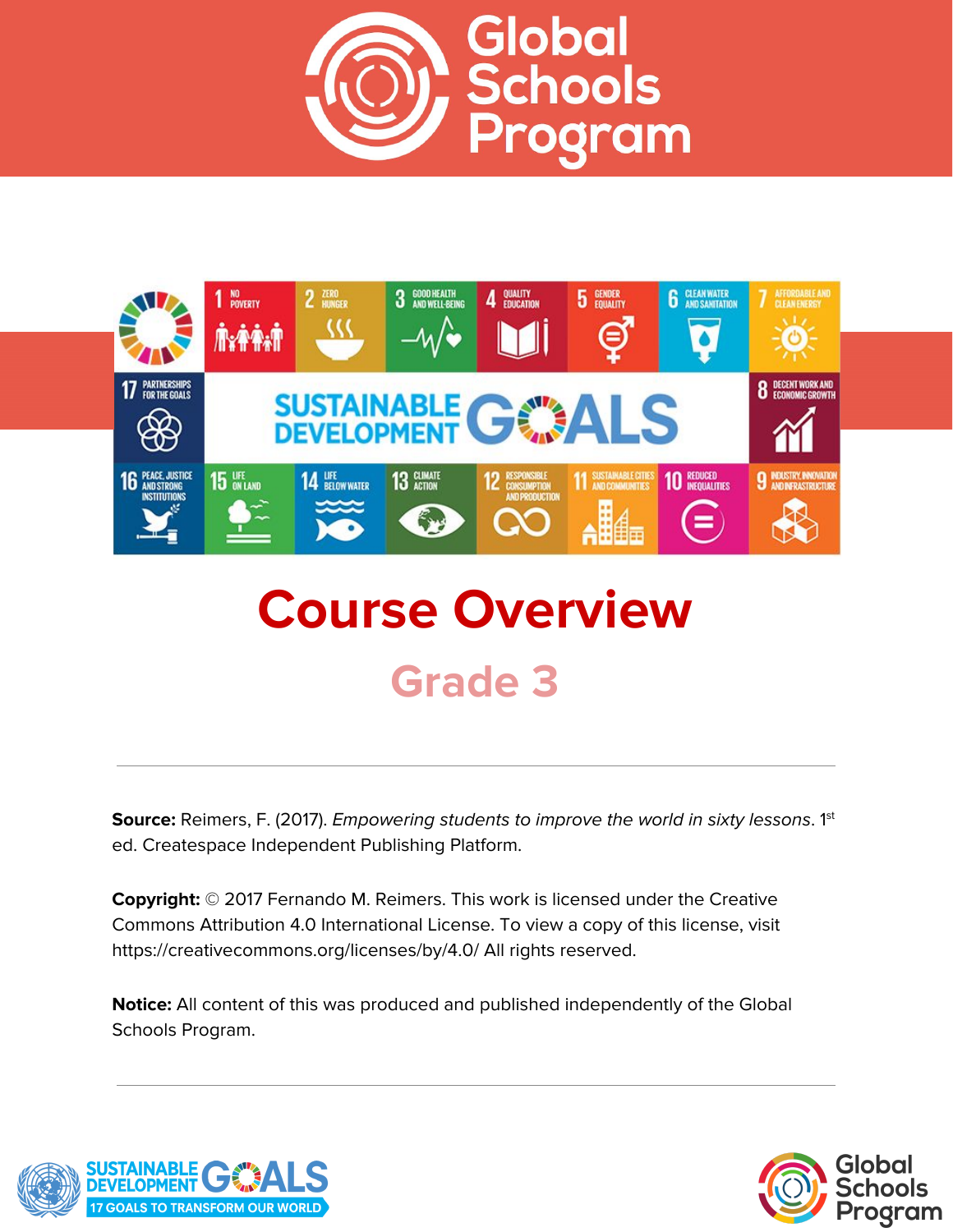

#### **Overview**

## **Learning Goal**

Students will understand the origins and the complex systems which are required to produce food and how these systems intimately impact the lives of humans around the world. Students will forge an ethical orientation towards our natural resources and all other forms of life — on land and water — and understand our common responsibility to preserve/conserve our planet for sustainability.

| Lesson Scaffold                                                                                                                                                                                                                                    |                                              |
|----------------------------------------------------------------------------------------------------------------------------------------------------------------------------------------------------------------------------------------------------|----------------------------------------------|
| <b>Lesson 1</b>                                                                                                                                                                                                                                    | Origins of Food                              |
| Lesson 2                                                                                                                                                                                                                                           | <b>Farming Cultures with Guest Speaker</b>   |
| Lesson 3                                                                                                                                                                                                                                           | <b>How Plants Grow</b>                       |
| Lesson 4                                                                                                                                                                                                                                           | Class Garden                                 |
| <b>Lesson 5</b>                                                                                                                                                                                                                                    | Food in Complex Systems: Harkness Discussion |
| <b>Learning Objectives</b>                                                                                                                                                                                                                         |                                              |
| Students will learn about a new topic and share knowledge with their peers.<br>Students will think critically about how an issue affects their own lives.<br>Students will participate in a hands-on project, working with classmates to produce a |                                              |



final product.

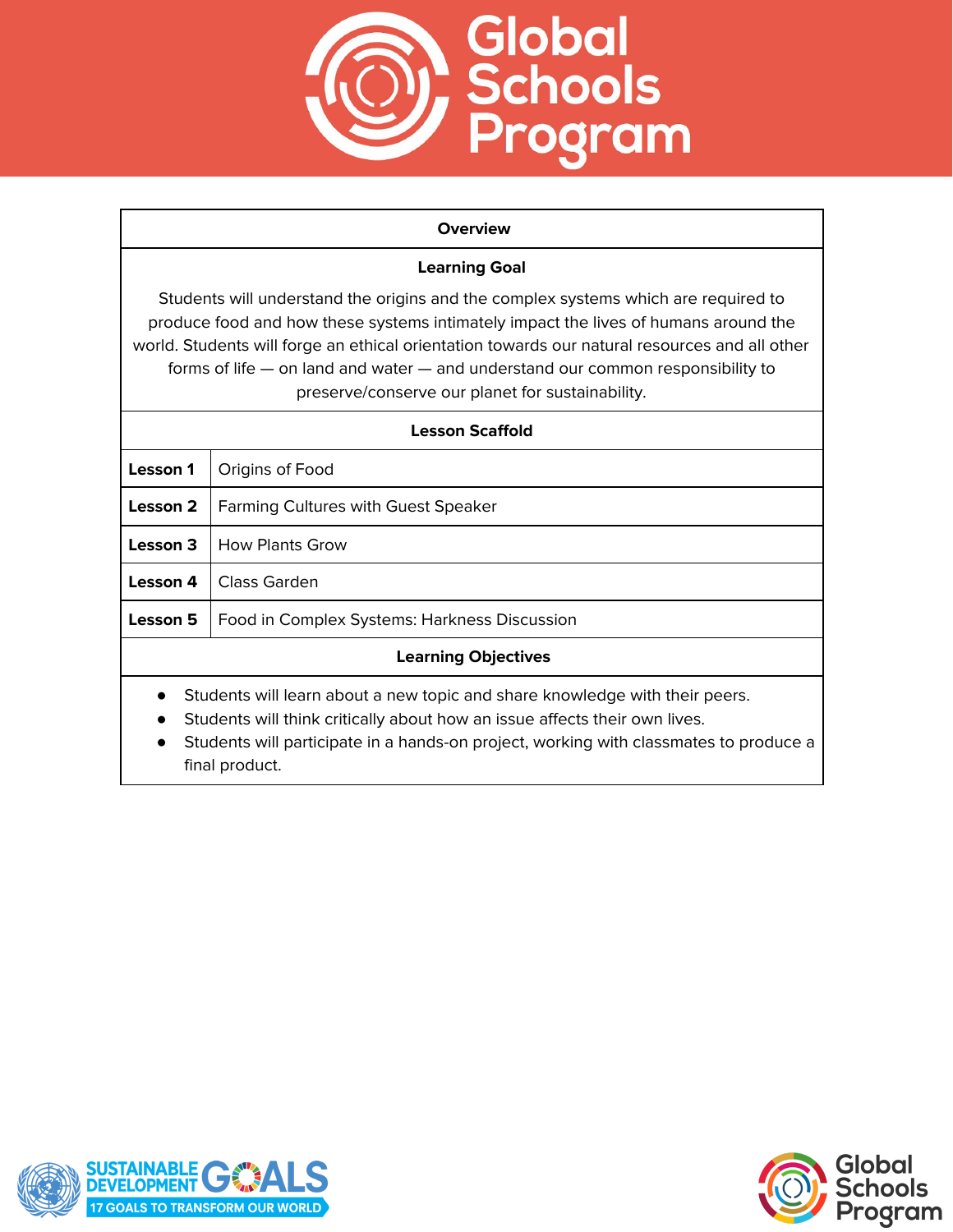

**Grade 3 Lesson 1** "Origins of Food"

**Time Frame:** 60 minutes **Subjects:** Science, Social Studies, Health **Standards:** No Poverty (SDG 1); Zero Hunger (SDG 2); Good Health and Well-Being (SDG 3); Responsible Production and Consumption (SDG 12)

**Summary and Rationale:** Students will use their own lunch to discuss the origins of their food, where it comes from, and relate their meals to issues of poverty and hunger worldwide.

**Instructional Goal:** Students will develop an appreciation of food differences globally and understand the equality issues related to food distribution in different contexts.

## **Understanding Goals:**

- The delivery of food from the farm to the table involves complex technologies and delivery chains.
- People in other cultures eat different foods because of geographic characteristics as well as issues of access.
- Access (or lack of access) to different foods is related to inequalities such as health and poverty.

## **Essential Questions:**

- Where does our food come from?
- Why do different cultures consume different foods?
- How is food access unequally distributed throughout the world?

## **Student Learning Objectives (Students will be able to):**

- Identify the origins of food production
- Compare and contrast differences in food cultures
- Discuss injustices related to food access and nutrition across the world

## **Assessment:**

- 1-2 sentence answers to final questions at the end of the lesson
- Maps of food production created by students

## **Sequence of Activities:**

★ **Hook (10 minutes):** What's for lunch today?



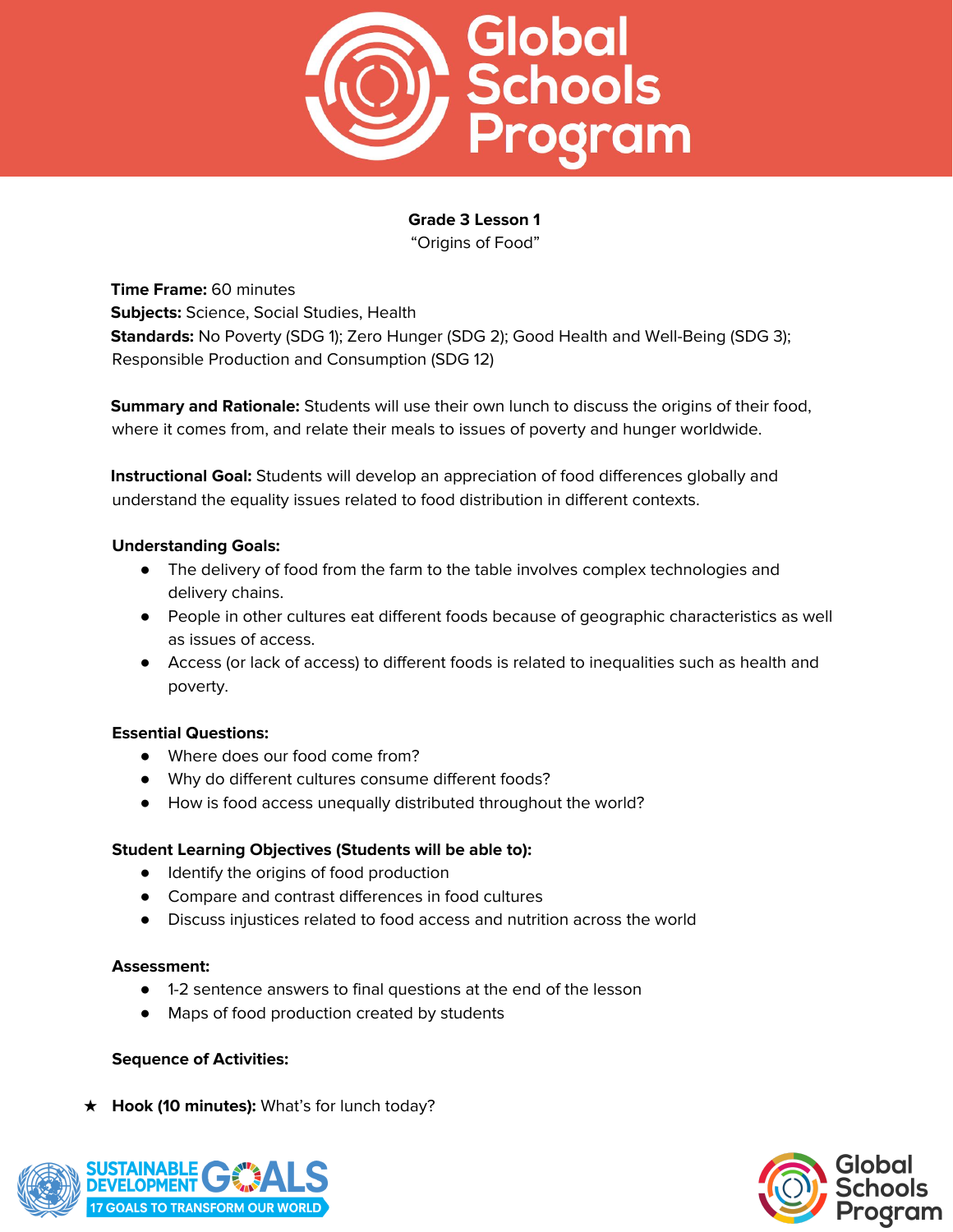

- Describe and draw a picture of what you brought/what the school offers for lunch. What types of foods are you eating? Where did these foods come from (the ground, an animal, etc.)?
- Where did your food come from today? What had to happen in order from the food to get from where it started (the farm) to your plate?
- Teacher should have students draw a healthy plate divided into four groups (fruit, vegetables, protein, grain). This will help them analyze inequalities in food consumption in the next activity.
- ★ **Activity #1 (20 minutes):** Picture Analysis
	- Give students pictures (or written cards/drawings) of ten lunches from different countries around the world, including countries of different income status. Some of the lunches should be lacking in protein or fruit, for example, or plates with barely any food, while others should be overflowing or abundant.
	- **Step 1: Partner Work (5 minutes):** In partners, students will use their healthy plate to identify which school lunches are well-rounded and which components of a healthy meal are missing. Students will sort and rank the pictures of meals based on quality. (5 minutes)
	- **Step 2: Group Work (3 minutes):** In groups of four, students will compare how and why they sorted the meals the way they did. Students will note differences and common choices and share their thinking.
	- **Step 3: Whole Class (12 minutes):** Students share which countries they found had well-rounded meals and which were lacking.
	- **● Discussion Questions:**
		- What can you guess about these countries' farms?
		- What type of food do these countries seem to have access to?
		- Why do you think some places have more food than others?
		- How do you feel when you are hungry? Are you able to focus?
		- How do you think being hungry might affect someone's focus in school?
- ★ **Activity #2 (20 minutes):** Food Production Map
	- Students are introduced to the delivery chain of food by drawing a map (see example in Resources for Students below) in small groups on poster paper. Teacher should ask



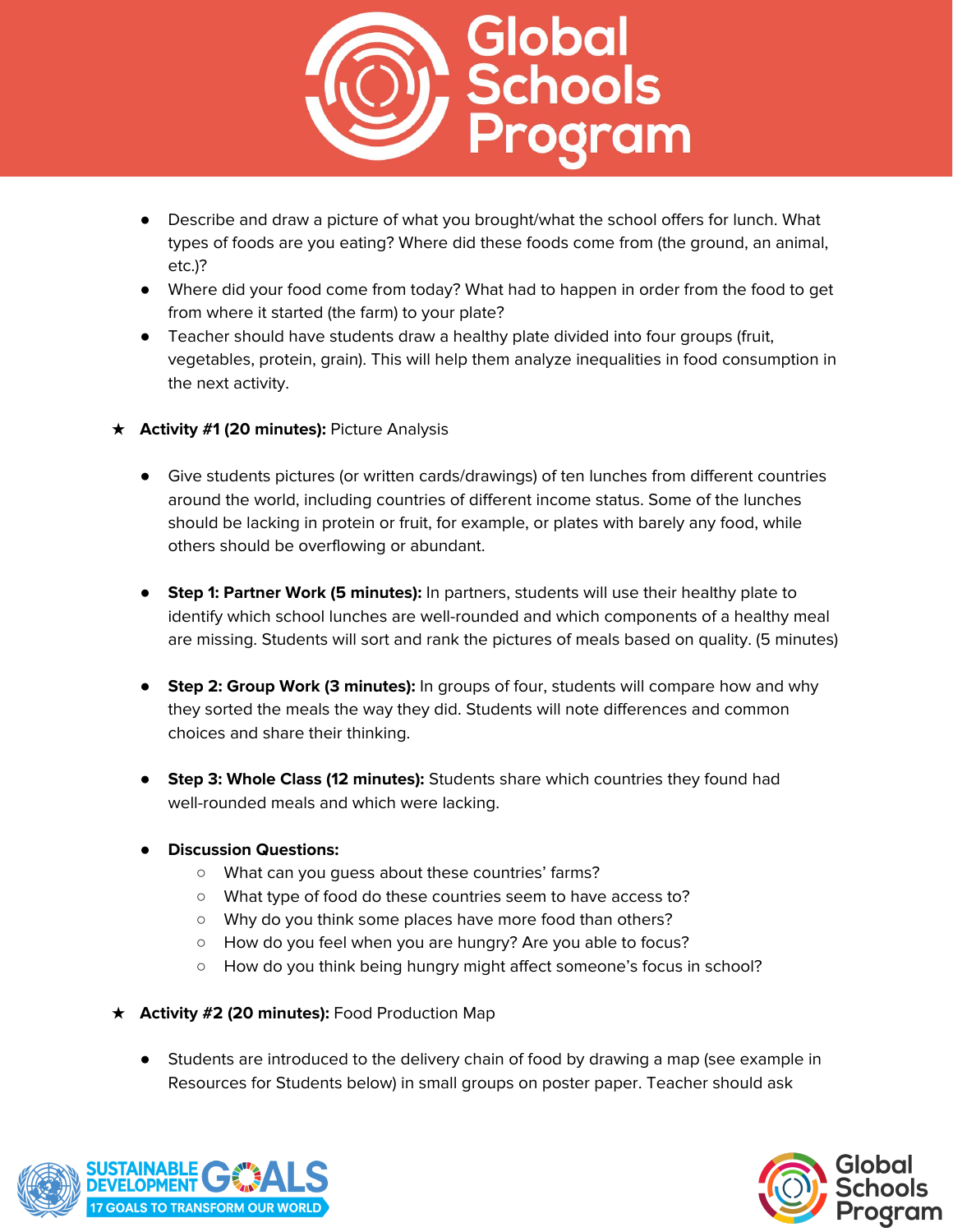

students what steps they imagine must happen for them to have lunch today. As a class, create an outline for the map and have students draw and label the process in groups.

**Conclusion/Assessment:** Students write answers to the following questions…

- How does food get from the farm to your table?
- Why are some meals unequal in different places?

#### **Resources for Students:**

- Pictures of school lunches in different countries: <http://tiny.cc/G3L1R1>
- A healthy plate: <http://tiny.cc/G3L1R2>
- Diagram of farm to table process: <http://tiny.cc/G3L1R3>

#### **Resources for Teachers:**

● Why teaching food origins is important: <http://tiny.cc/G3L1R4>



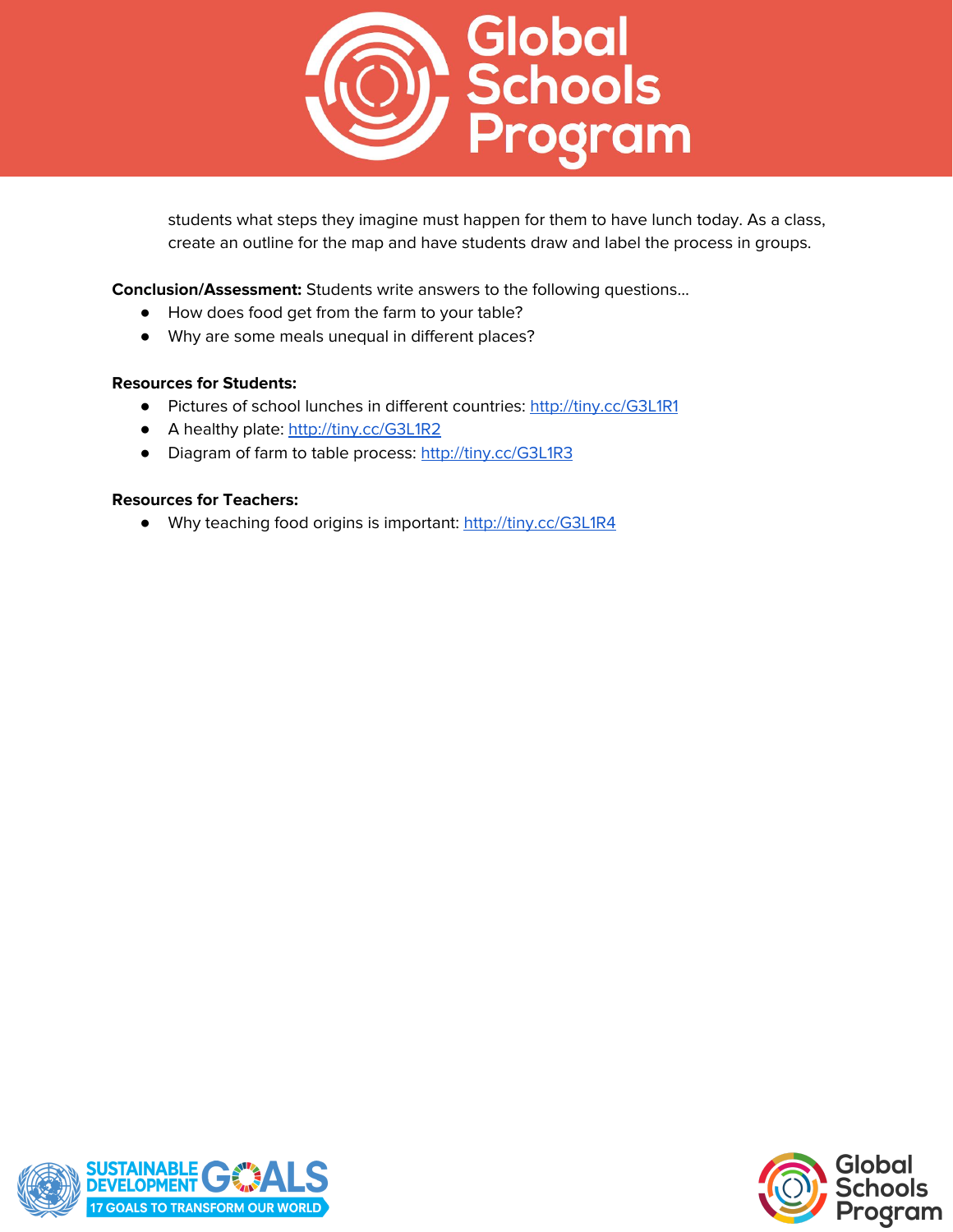

## **Grade 3 Lesson 2**

"Farming Culture and Guest Speaker"

**Time Frame:** 60 minutes **Subjects:** Science, Social Studies **Standards:** No Poverty (SDG 1); Zero Hunger (SDG 2); Good Health and Well-Being (SDG 3); Decent Work and Economic Growth (SDG 8); Sustainable Cities and Communities (SDG 11); Climate Action (SDG 13); Life on Land (SDG 15) **Designed by:** Chihiro Yoshida

**Summary and Rationale:** Students will be taught about various farming cultures around the world, be exposed to and engage in a conversation with an adult who is in the occupation of farming from a nearby community.

## **Instructional Goals:** Students will be able to…

- Gain an understanding of various forms of agriculture around the world
- Increase understanding of occupations in agriculture

## **Understanding Goals:**

- There are various forms of agriculture and means of production around the world.
- Differences stem from cultural, societal, and economic factors.
- There are individuals within your own community who work in agriculture.

## **Essential Questions:**

- What are the different types of agricultural products around the world?
- How are foods produced around the world?
- What role does agriculture play in society in different cultures?
- What are the raw experiences of people in your own community that work in agriculture?

## **Student Learning Objectives (Students will be able to):**

- Compare and contrast differences in agricultural production around the world
- Identify the roles that people in agricultural occupations play within the community
- Relate to and emphasize with current issues faced by people working in agriculture within their own community

**Assessment:** Individual reflections and/or letters written to Guest Speaker.

## **Sequence of Activities:**



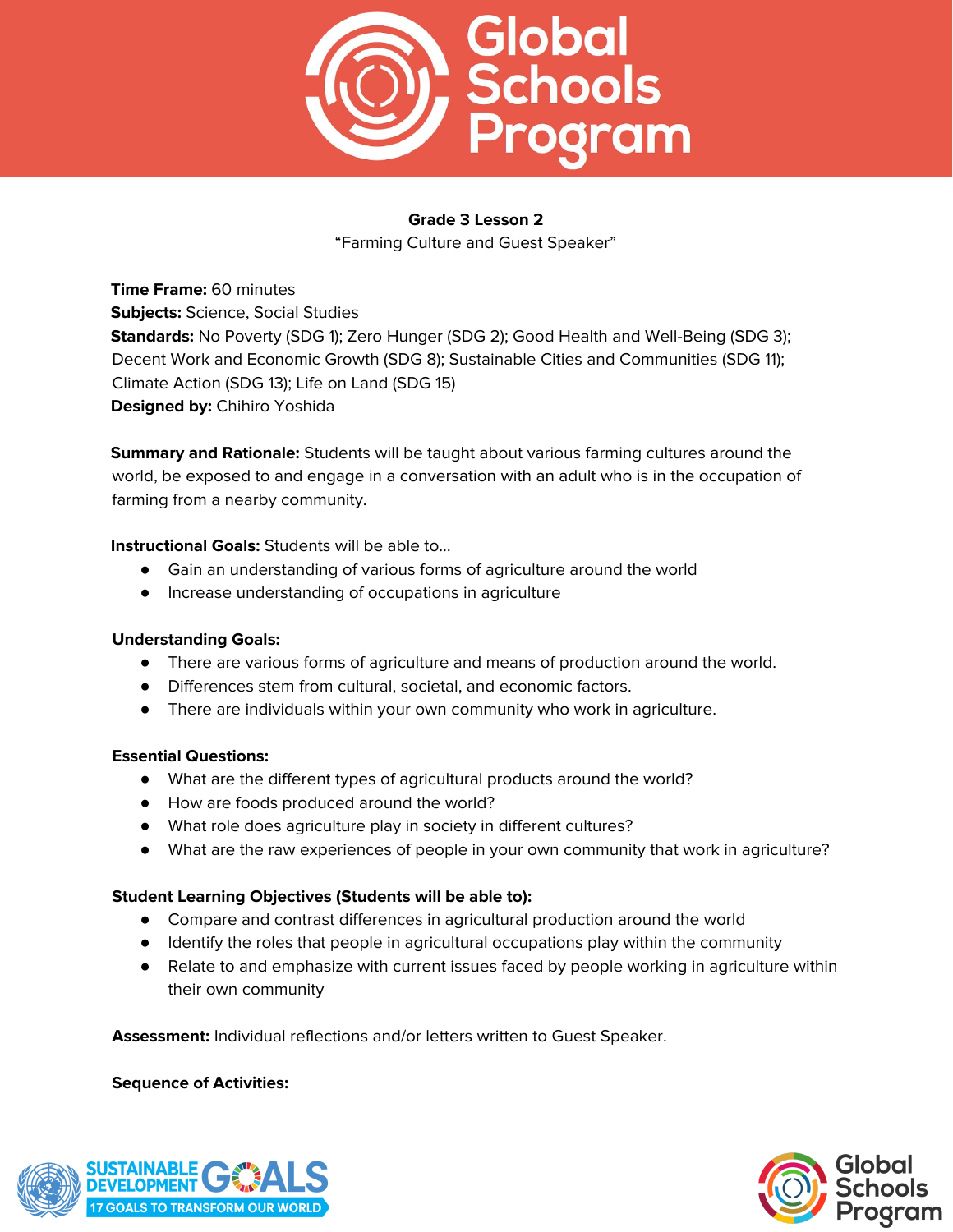

- **Opener (5 minutes):**
	- **Discussion:** Who knows people who work in agriculture? What do they do? How are they involved in the food producing process? What is their role in society?

## **● Introduction (15 minutes):**

○ **Presentation:** Teacher will introduce various people around the world who are involved in agriculture and their local processes and issues (United States cornfields, machinery; Japan — rice paddies, smaller family-based manufacturing; India - sugar canes).

## **● Core Event (30 minutes):**

- **Guest Speaker:** Someone who works in agricultural production will be invited to speak to the classroom. Ideally, it would be someone who is involved in agriculture with an entrepreneurial mindset and a vision of changing the way that agricultural business is operated.
- **Q&A:** The classroom teacher will facilitate questions and follow-up discussion between the guest speaker and students.
- **Reflection (10 minutes):** Concluding remarks and individual reflection (journal writing and/or letter writing to Guest Speaker)

## **Resources for Students:**

- The Man Who Fed the World: <http://tiny.cc/G3L2R1>
- The Kid Who Changed the World (children's book): <http://tiny.cc/G3L2R2>
- The Day the Crayons Quit (children's book) <http://tiny.cc/G3L2R3>

## **Resources for Teachers:**

- World Food Prize (Norman Borlaug): <http://tiny.cc/G3L2R4>
- Genius Behind the Green Revolution (Norman Borlaug): <http://tiny.cc/G3L2R5>
- Urban Farming Around the World: <http://tiny.cc/G3L2R6>
- Agriculture's Importance within the Economy: <http://tiny.cc/G3L2R7>
- Green Bronx Machine: <http://tiny.cc/G3L2R8>
- Entrepreneurship in Agriculture <http://tiny.cc/G3L2R10>
- America's Farmers: <http://tiny.cc/G3L2R14>



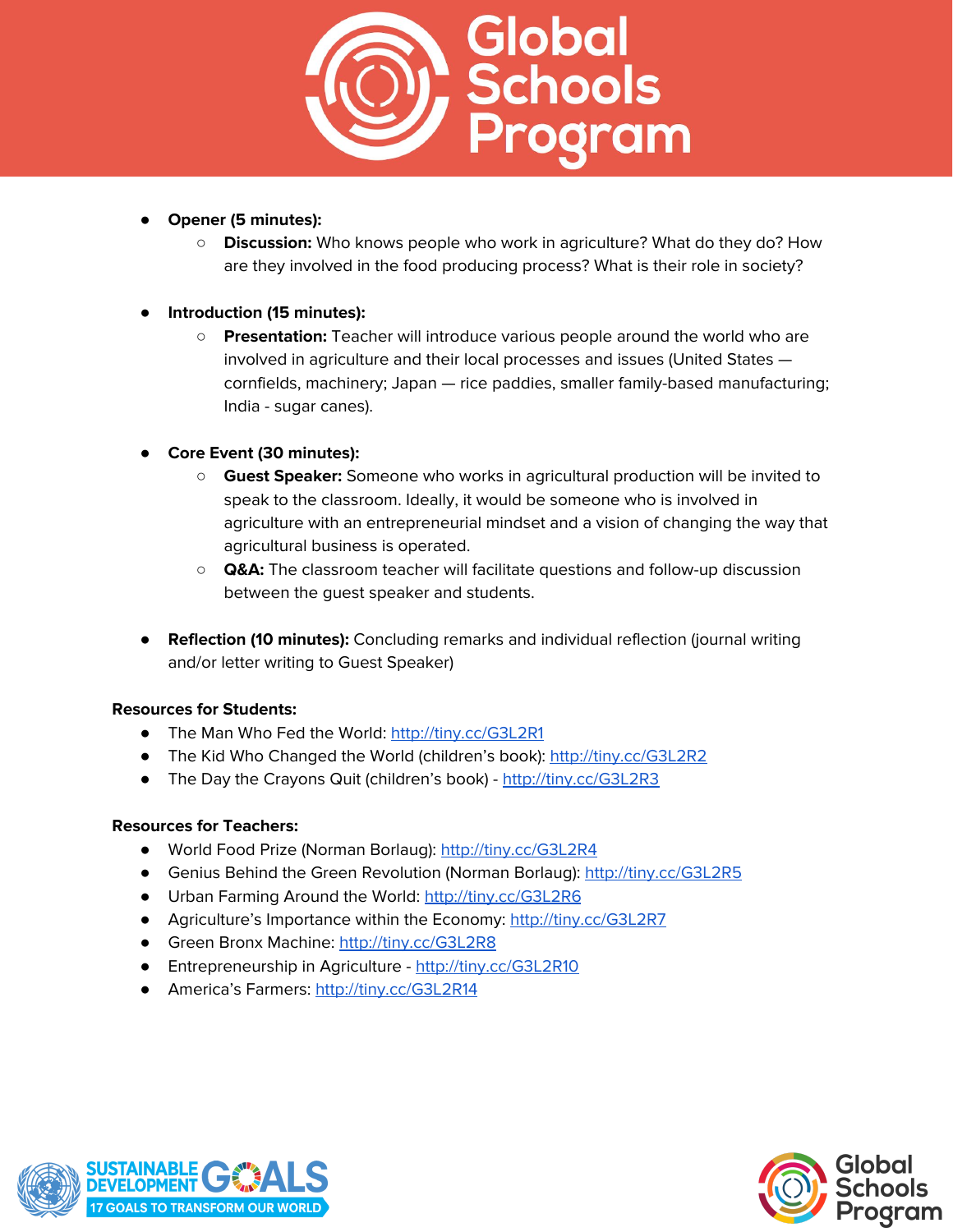

## **Grade 3 Lesson 3**

"How Plants Grow"

**Time Frame:** 60 minutes **Subjects:** Biology, Food Sciences **Standards:** Clean Water and Sanitation (SDG 6); Responsible Consumption and Production (SDG 12); Climate Action (SDG 13); Life on Land (SDG 15) **Designed by:** Matt Owens

**Summary and Rationale:** Students will explore the life cycle of plants in order to understand how plants grow and produce food as well as how humans are able to influence and alter this process.

**Instructional Goal:** Students will learn what resources plants needs to thrive and produce food suitable for humans, and utilize this knowledge to plan a classroom garden that will be implemented in the following lesson.

**Understanding Goal:** Plants need clean water and air, good soil, sunlight, and care to grow and produce food. The food we eat is interconnected to complex ecosystems that humans have the ability to impact in positive or negative ways.

## **Essential Questions:**

- How do plants produce the food we eat?
- What do they need to grow?
- How do we help plants grow?

## **Student Learning Objectives (Students will be able to):**

- Identify the steps of the plant life-cycle and the different resources a plant needs to thrive (e.g. clean air and water, good soil, sunlight, care, etc.)
- Identify simple steps they can take to care for plants
- Utilize this knowledge to plan a classroom garden that will be implemented in the following lesson

## **Assessment:**

- Informal checks for comprehension as students plan the garden
- Life cycle diagram
- Garden plan

## **Sequence of Activities:**



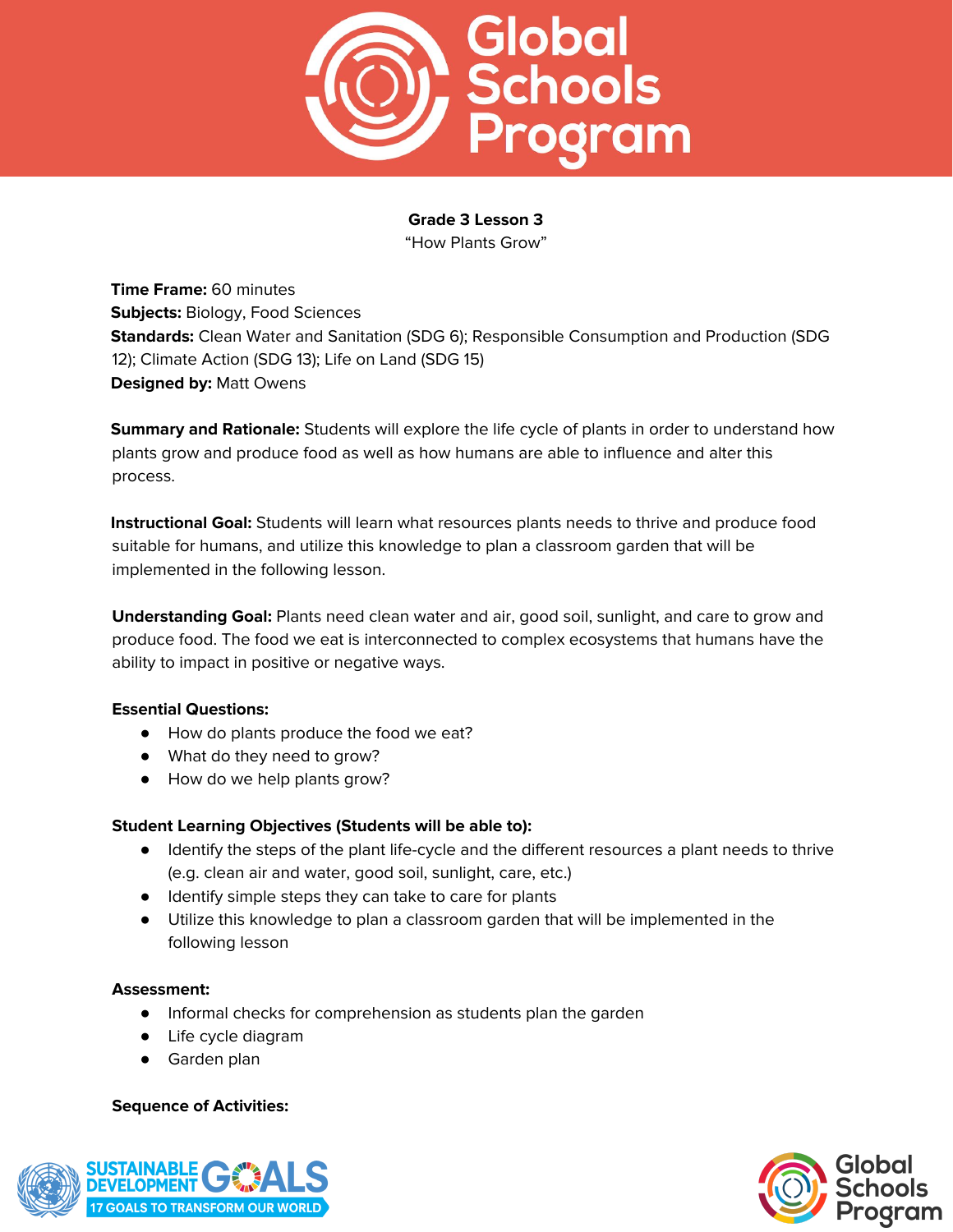

## ● **Hook: Reflect and Discuss (10 minutes)**

- Teacher leads the class in a reflection on the farmer's visit in the previous lesson.
- Teacher prompts students with questions about the different types of food the farmer grows, how he grows the food, leading into a discussion of what food needs to grow and how humans might be able to help.

# ● **Discover: The Plant Life Cycle (20 minutes)**

- Teacher transitions the lesson to an exploration of the plant life cycle. Suggested mediums to introduce the topic include children's books and video clips that show the life cycle of a plant and how people can help plants grow.
- Teacher then leads the class in a discussion of the different parts of the plant and its different stages, focusing on the things a plant needs to grow strong and healthy.
- **Optional Activity:** In order to assess student understanding, students draw diagrams of the plant life cycle in order to demonstrate how plants grow and produce food, and what they need to do so.

# ● **Connect: Design a Class Garden (20 minutes)**

- Students draw and design their own garden, including a plan of what they can do to make sure the plant grows.
- Students are then invited to share their plan with partners or in small groups.
- **Plan: Looking Forward (10 minutes)**
	- The teacher brings the class back together to discuss and explain to students the plan for the next lesson: building a class garden.

## **Resources for Students:**

- **● Video Clips:**
	- How Does It Grow: <http://tiny.cc/G3L3R1>
	- How Food Grows: <http://tiny.cc/G3L3R2>
	- From Seed To Flower: <http://tiny.cc/G3L3R3>
- **● Children's Books:**
	- Eddie's Garden And How to Make Things Grow: <http://tiny.cc/G3L3R4>
	- First Peas to the Table: <http://tiny.cc/G3L3R5>
	- The Carrot Seed: <http://tiny.cc/G3L3R6>
- **● Online Exploration:**
	- The Great Plant Escape: <http://tiny.cc/G3L3R7>



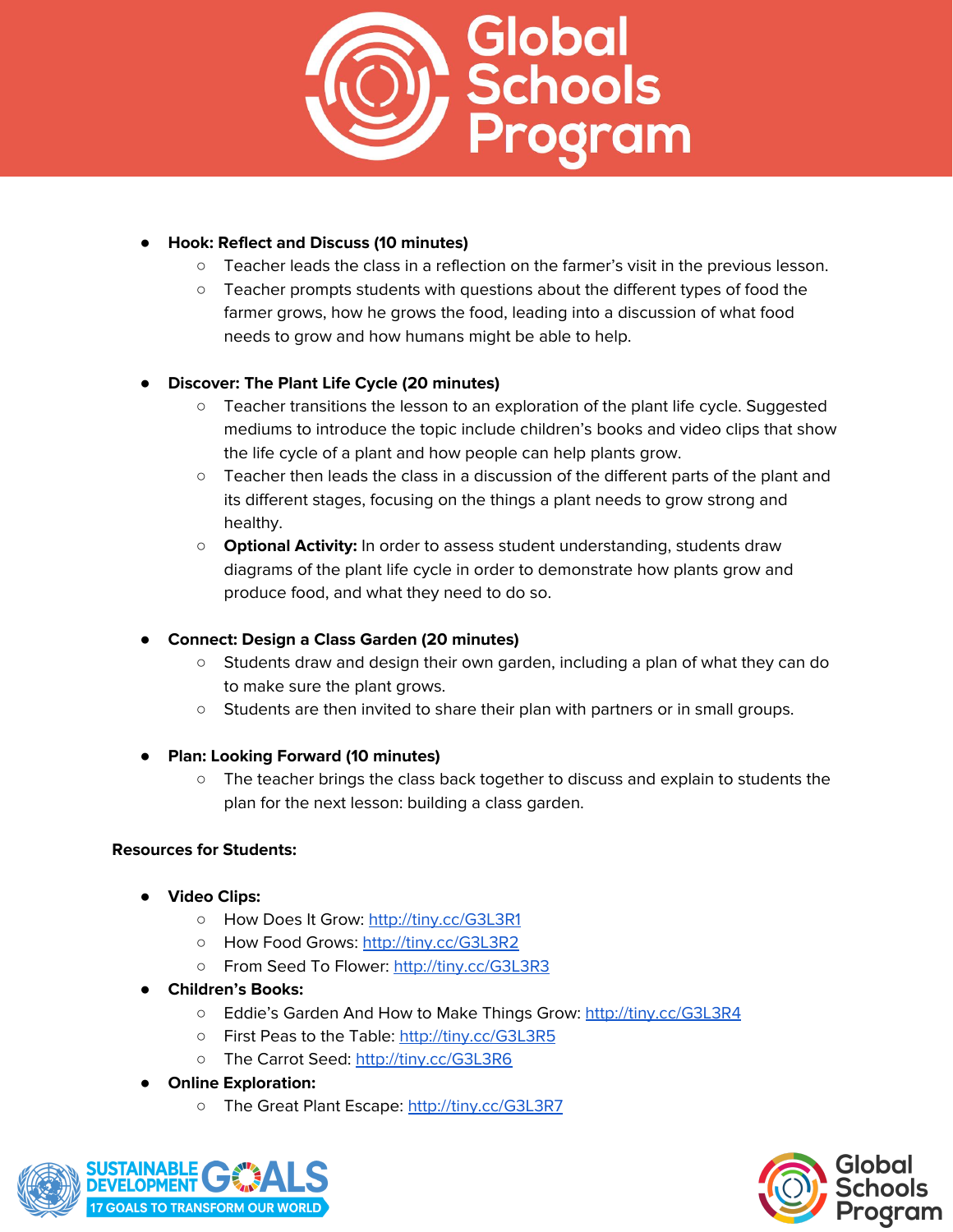

o Parts of a Plant: <http://tiny.cc/G3L3R8>

## **Resources for Teachers:**

- **● Garden Plans and Guides:**
	- Creating School Gardens: <http://tiny.cc/G3L3R9>
	- Gardens for Learning: <http://tiny.cc/G3L3R10>
- **● Other Resources:**
	- o Plant Parts: <http://tiny.cc/G3L3R11>
	- Agriculture Literacy Curriculum: <http://tiny.cc/G3L3R12>



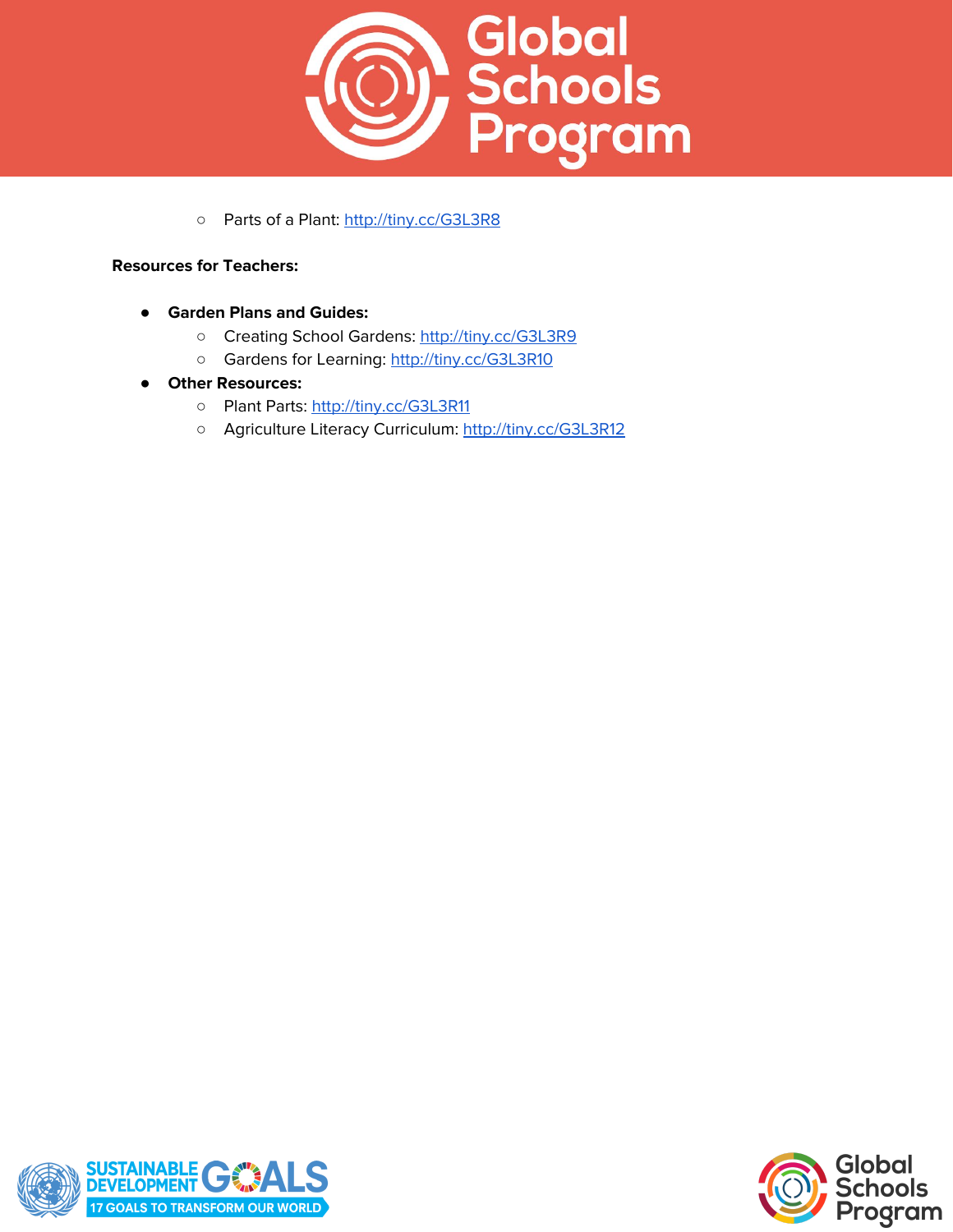

**Grade 3 Lesson 4** "Class Garden"

**Time Frame:** 60+ minutes **Subjects:** Social Studies, Life Skills **Standards:** No Poverty (SDG 1); Zero Hunger (SDG 2); Good Health and Well-Being (SDG 3); Decent Work and Economic Growth (SDG 8); Sustainable Cities and Communities (SDG 11); Climate Action (SDG 13); Life on Land (SDG 15) **Designed by:** Cassie Fuenmayor

**Summary and Rationale:** This lesson will center around implementation of the class garden designed in Lesson 3. It will promote creativity, agency and action, as well as self-reliance and community development.

#### **Instructional Goals:** Students will…

- Cultivate an appreciation, curiosity, and respect for cultural diversity
- Practice teamwork and community development
- Use their own agency to implement a hands-on project

## **Competencies:**

- Cultivate an appreciation, curiosity, and respect for cultural diversity and world culture as the foundation for self-reflection, identity formation, and empathetically approaching human interaction, forms of life — on land and water — and understand our responsibility to preserve/conserve our planet for sustainability.
- Understand the elements of trust and collaboration, decent and gainful employment and why it is important to making and sustaining relationships both locally and globally.
- Acquire skills in economics and financial relations, science, technology, data analysis, and health that will allow students to address real world issues.
- Analyze and researching solutions to problems (water, energy, and food) from the perspectives of different roles, such as consumers, businesses, scientists, policy makers, researchers, retailers, media, and development cooperation agencies, among others.

**Understanding Goal:** Students will understand the importance of teamwork and collaboration as well as agency and action in the implementation of a project plan.

## **Essential Questions:**

- Who will do what task when implementing the garden?
- What strategies will they use to complete their task?
- What do we need to do to keep our garden healthy?
- Who will take responsibility for these tasks?
- How is our garden similar/different than what we've learned about agriculture?
- How can we share our garden with our school/community?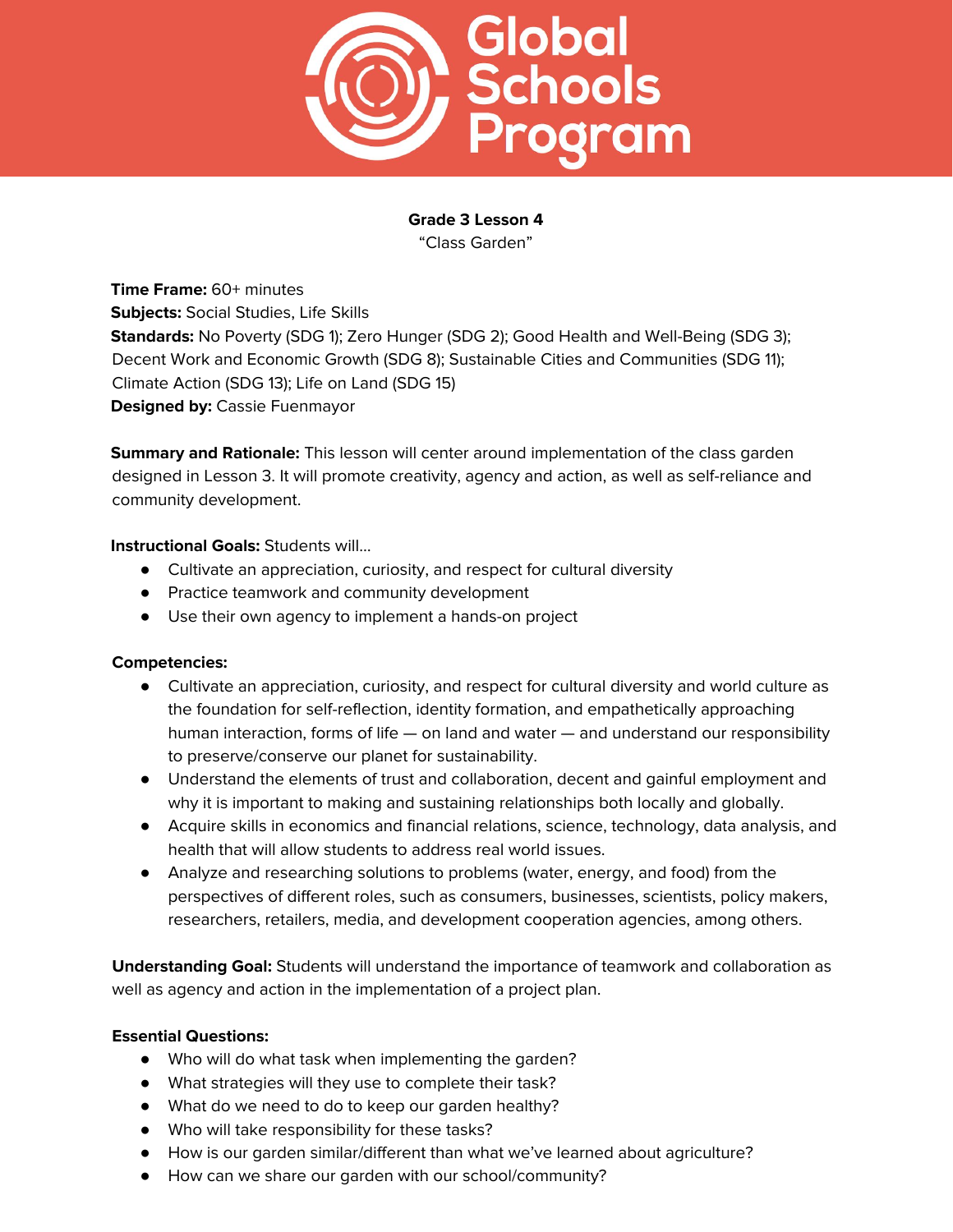

## **Student Learning Objectives (Students will be able to):**

- Implement the garden design planned in Lesson 3
- Complete his/her assigned task in the garden creation
- Exercise their own agency in deciding the best way to complete their assigned tasks
- Engage with each other to help complete their tasks

**Assessment:** Teachers can compare the completed garden with the plan/design for the garden.

## **Sequence of Activities:**

- **Hook (5-10 minutes):** Review garden design and assigned tasks. Students spend 5-10 minutes planning how they will complete their task.
- **Core Event (50 minutes):** Students will complete their assigned task according to garden plan with the help of each other and the teacher.
- **Conclusion (5 minutes):** students will clean up and spend 5 minutes discussing with peers if they think the garden went according to plan.
	- What went well?
	- What challenges did they face?
	- How did they meet these challenges?

## **Resources for Teachers:**

● Growing Minds – School Gardens: <http://tiny.cc/G3L4R1>



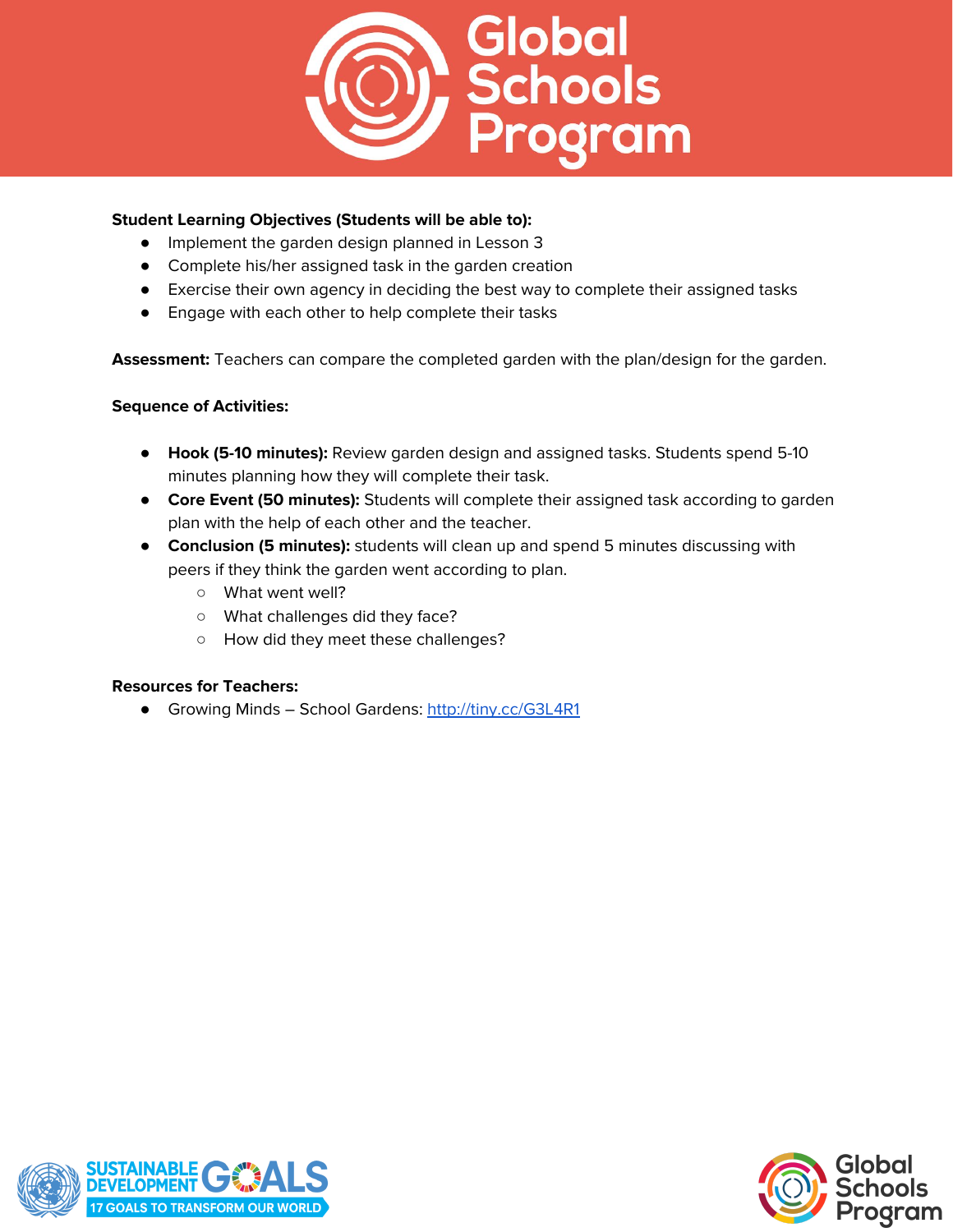

## **Grade 3 Lesson 5**

"Food in Complex Systems: Harkness Discussion"

**Time Frame:** 60 minutes **Subjects:** Social Studies, Biology, Food Sciences, Health, Economics **Standards:** No Poverty (SDG 1); Zero Hunger (SDG 2); Good Health and Well-Being (SDG 3); Clean Water and Sanitation (SDG 6); Decent Work and Economic Growth (SDG 8); Industry Innovation and Infrastructure (SDG 9); Reduced Inequalities (SDG 10); Sustainable Cities and Communities (SDG 11); Responsible Consumption and Growth (SDG 12); Life on Land (SDG 15); Partnerships for the Goals (SDG 17) **Designed by:** Christian Bautista

**Summary and Rationale:** After students have imagined, planned, and executed their Class Garden project, the class will reflect upon their activity and connect it with local and global issues such as poverty, hunger, sharing, markets, and justice.

**Instructional Goal:** Students will be able to identify, consider, and address the secondary effects of food growth, markets, famine, and poverty.

**Understanding Goal:** Food growth and consumption is deeply connected to complex systems that intimately affect individual human lives around the world, and the interplay of these various systems have implications for human rights, sustainability, and global equity.

## **Essential Questions:**

- After building our class garden, how much harder would it be to design a farm that fed the entire school? An entire city?
- If we built this farm, what would happen if we weren't able to grow any food?
- What if we didn't have enough money to build our garden or to maintain it?
- If the fourth-grade class built a different type of garden and ours grew food but theirs didn't, what could we do to help them?
- What are some ways that we could make sure that we would all have enough food ahead of time?

## **Student Learning Objectives (Students will be able to):**

- Draw upon their experiences over the last 4 lessons to contribute to a deep discussion on issues adjacent to food production and consumption.
- Engage in a Harkness Discussion:
	- Teacher will pose challenging, open-ended questions as suggested in the Essential Questions above